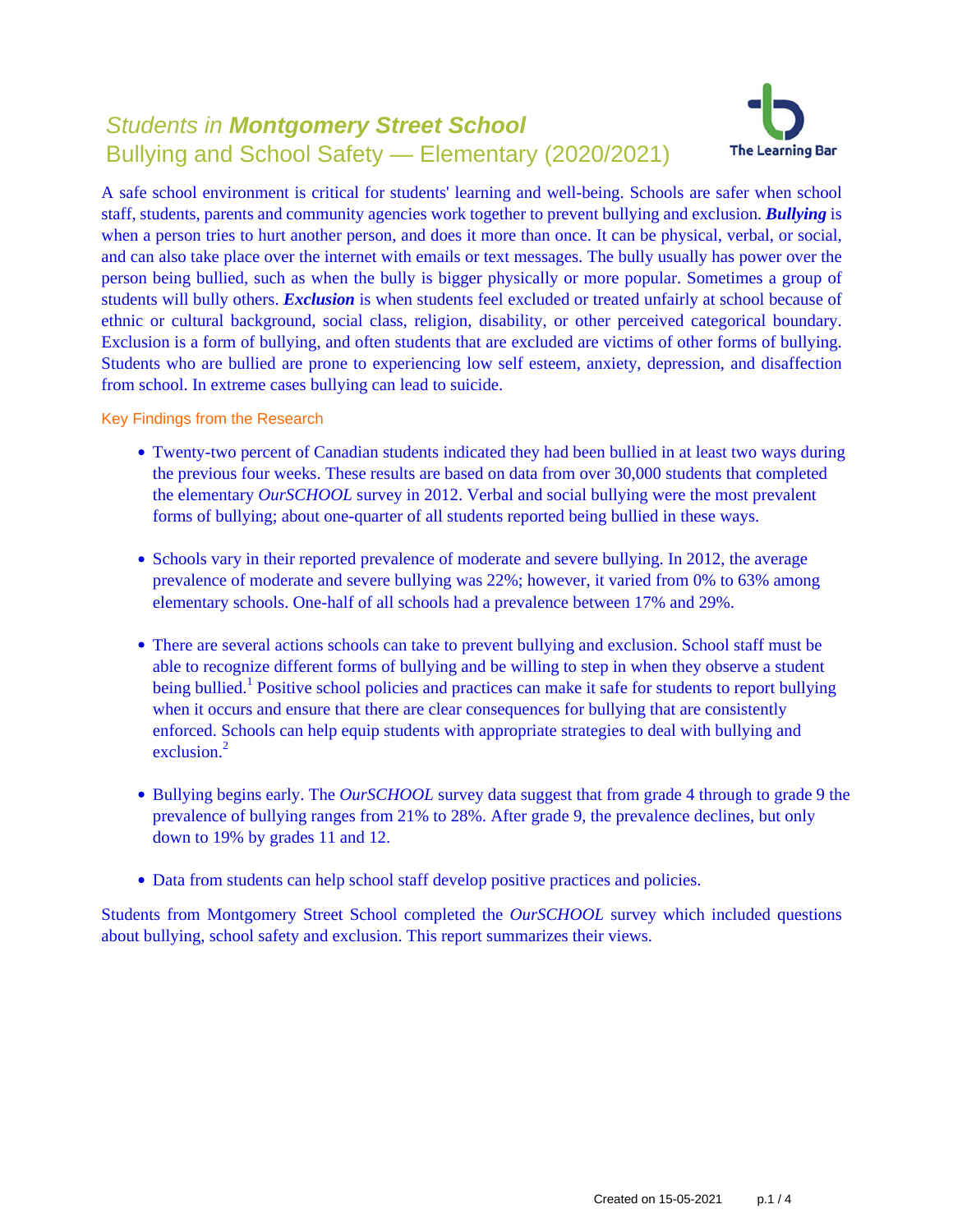# **1. The prevalence of school bullying**

The literature distinguishes between bullies, victims and those who are both bullies and the victims of bullying.<sup>3</sup> The percentage of students who report being victims of bullying is a useful school-level measure of the extent of bullying and its potential effects on youth. Students' reports of taking part in bullying and students' accounts of witnessing bullying are less useful as a school measure, because even a single incident of bullying may be seen or talked about by a wide range of students.

Overall, 61% of students in Montgomery Street School reported being a victim of bullying for at least one of the four types of bullying. In addition, *OurSCHOOL* classifies students as being moderate or severe victims. Figure 1 - shows the results for all students in Montgomery Street School, and separately for boys and girls, compared with the national average. Figure 2 indicates the types of bullying most often experienced by the students at Montgomery Street School. The results are based on students' reports of being victims of physical, social, verbal and cyber bullying in the previous 30 days.

#### **Figure 1: Prevalence of bullying at Montgomery Street School**







### **2. Where and when bullying occurs**

Bullying tends to occur most frequently in classrooms, hallways and the lunchroom, but this can vary among schools.<sup>4</sup> Students quickly learn where the 'hot-spots' are, which tend to be places where there is inadequate supervision.<sup>5</sup> Students at Montgomery Street School were asked where bullying happened most often in and near their school. The results are shown in Figure 3.





The students at Montgomery Street School were also asked when bullying most often occurred. Figure 4 displays the results.



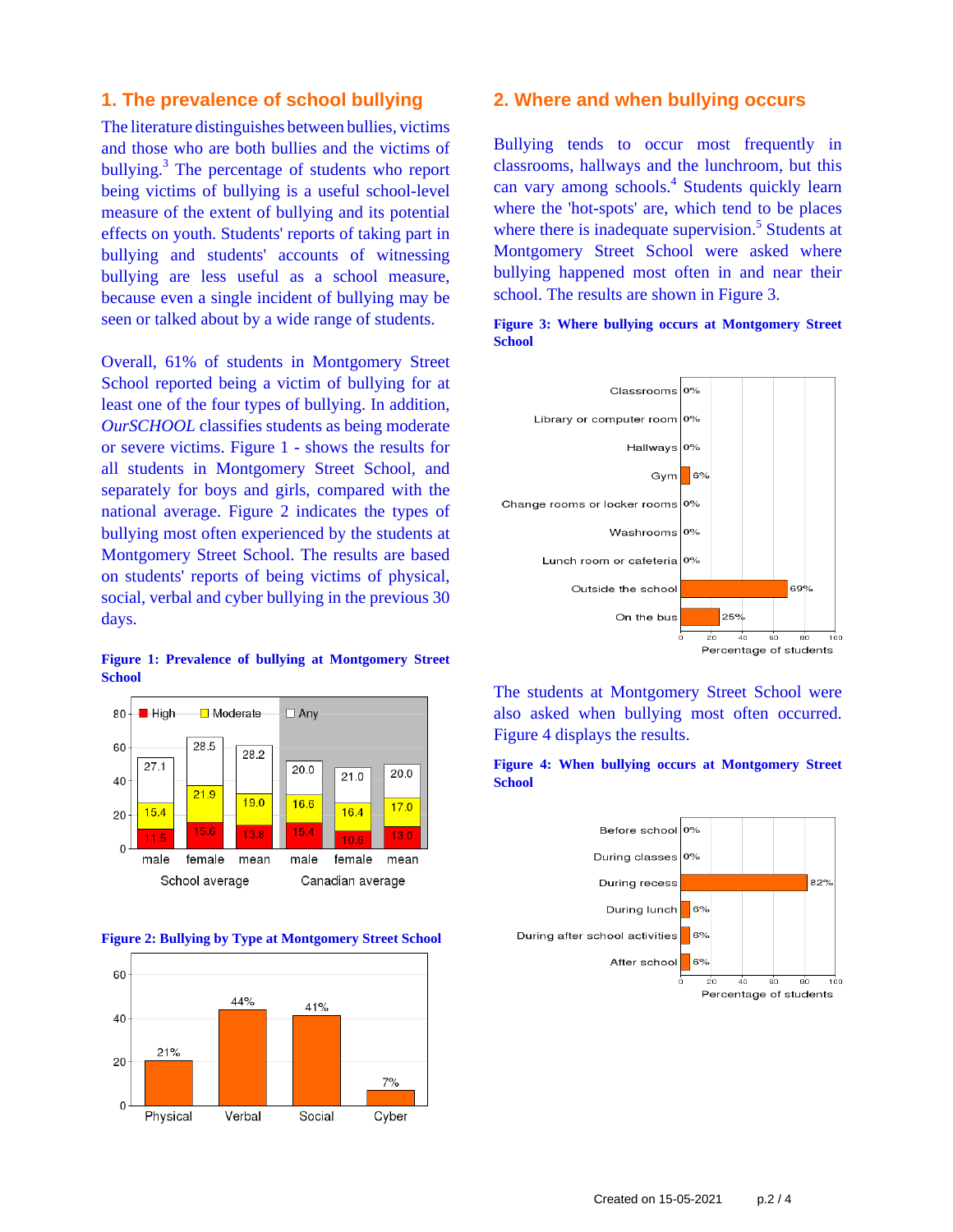# **3. How students respond to bullying**

Students in Montgomery Street School who reported being bullied in the past four weeks were asked what they did the last time they were bullied. Figure 5 summarizes their responses.





Figure 6 summarizes student responses when they saw or heard about a student being bullied.

### **Figure 6: Response when others are bullied at Montgomery Street School**



## **4. Measures to prevent bullying**

School policies and practices can help prevent student bullying. Students at Montgomery Street School indicated the extent to which they felt certain anti-bullying measures were practiced in their school. Figure 7 shows the percentage of students that agreed or strongly agreed that these practices were evident in their school.



### **Figure 7: Measures to prevent bullying at Montgomery Street School**

# **5. Students who feel excluded**

Many students feel excluded by their peers because of their ethnic or cultural background, social class, religion, disability, or other perceived categorical boundaries. Figure 8 shows the percentage of students who felt excluded by other students for various reasons.

### **Figure 8: Reasons students feel excluded at Montgomery Street School**